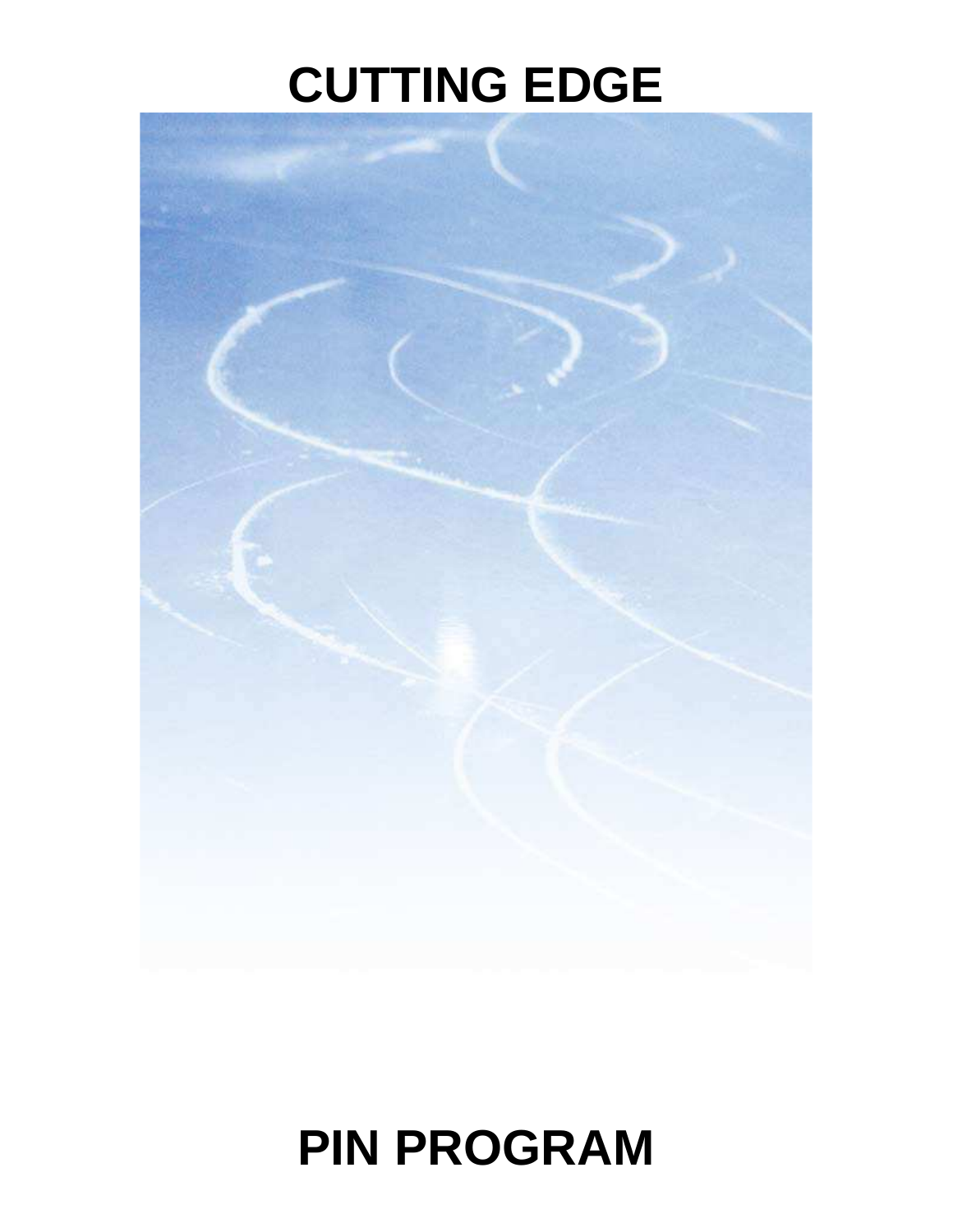# **LEVEL 1 - WHITE**

#### **W-1 Standing Position**

- Stand balanced on both feet with even weight distribution between legs
- Feet parallel and shoulder width apart
- Skater should be able to stand still for a period of 10 seconds

#### **W-2 Toe Touches (Suppleness)**

- Stand balanced on both feet with even weight distribution between legs
- Feet parallel and shoulder width apart
- Bending from the waist and without bending knees skater touches ankles and then toes

#### **W-3 Balance on One Leg (supported)**

- Use the boards or mats for support
- Balance on left leg, then right leg

#### **W-4 Falling Down and Getting Up**

- On cue skater falls down and gets back up without assistance
- Arms can be used for leverage

#### **W-5 Step Forward and Backward**

- Ten steps forward
- Ten steps backwards
- Feet must come off ice

#### **W-6 Side Steps, Left and Right (ten steps)**

- On coloured line, take ten side steps to the left.
- On coloured line, take ten side steps to the right
- Feet do not crossover

#### **W-7 Marching on the spot**

- Start from a standing position
- Feet should be shoulder width apart and on cue the athlete marches on the spot with knees raised to waist for 5 seconds

#### **W-8 Skate 1 Lap of ice surface)**

•Skater should be able to skate the circumference of the ice surface next to the boards for one lap

#### **W-9 Snowplough stop**

- Point toes in and heels out
- Skater should be able to stop prior to contacting the boards and without falling

#### **W-10 Kicking with one leg**

- A plunger is placed in front of the skater.
- The skater should be able to kick the object forward without falling over with right & left feet

#### **W-11 Throwing**

• Skater throws a ball 2 metres and maintains balance throughout throwing without falling

#### **W-10 Skating backwards**

• Skater moves backwards in a C-Motion between blue lines without assistance













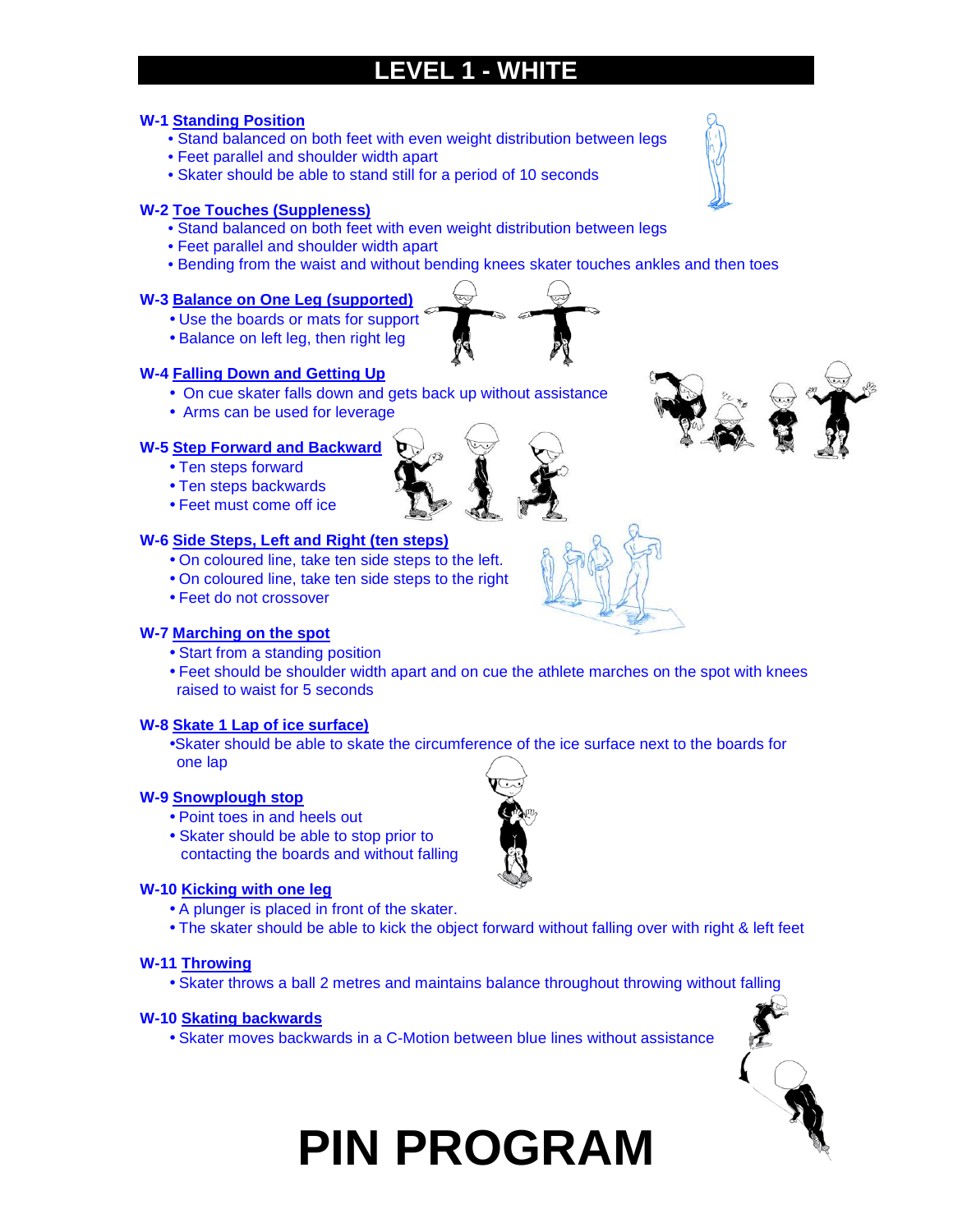## **LEVEL 2 - YELLOW**

#### **Y-1 Hopping while in standing position**

- Athlete stands balanced on two feet with weight evenly distributed between legs
- Feet should be parallel and shoulder width apart
- On cue they hop and land back on two feet without falling

#### **Y-2 Standing position knee drop (Flexibility)**

- Athlete stands balanced on two feet with weight evenly distributed between legs
- Feet should be parallel and shoulder width apart
- Athlete drops knees forwards until knees are 1-2 inches past toes
- Skater then grabs hold of feet

#### **Y-3 Balance on one leg unassisted**

- From a standing position Balance on right leg for count of 1
- Balance on left leg for count of 1(Un-weighted leg should be off of ice)

#### **Y-4 Line hops (Agility while moving)**

- Skater travels length of ice surface
- While moving the skater jumps blue line, red line, and second blue line
- Must hop and land without falling
- Skater can skate between lines

#### **Y-5 Making snow**

- From a stationary starting position skater pushes to the side trying to make snow with blades
- Test both right and left legs

#### **Y-6 Forward glide (Basic movement)**

- Skater glides on flats of blades for a distance of 10 metres
- Feet should be shoulder width apart and weight evenly distributed
- Skater should glide straight without falling

#### **Y-7 Pushing with one foot while moving**

- One leg is used as the support leg and does not lose contact with the ice
- Opposite leg pushes away from the body for a total of 10 strokes
- Test both the right and left leg

#### **Y-8 Arm swing (Stationary)**

- With the skater staying stationary and in an upright position can they demonstrate a simple arm swing with both arms moving
- Arms should swing to midline of body with little or no twisting of upper body

#### **Y-9 Forward two foot glide**

- In an upright position skater demonstrates a forward glide between blue lines
- Feet should be shoulder width apart and parallel

#### **Y-10 Forward two foot glide and pick up object**

- In an upright position skater demonstrates a forward glide between blue lines
- Skater bends from waist/hips to pick up a plunger/puck
- Skater should continue to glide for distance of 5 metres

#### **Y-11 Cross-Over Walk**

- Start by standing upright, step one foot over the other for 10 steps
- Toes pointed forward and feet parallel. (Right and left crossover)

#### **Y-12 Basic Cornering**

- Skater glides around the circle in first a counter-clockwise and then clockwise direction
- Glide should on two feet for the circumference of a small 5-10 metre circle









- 
- 
-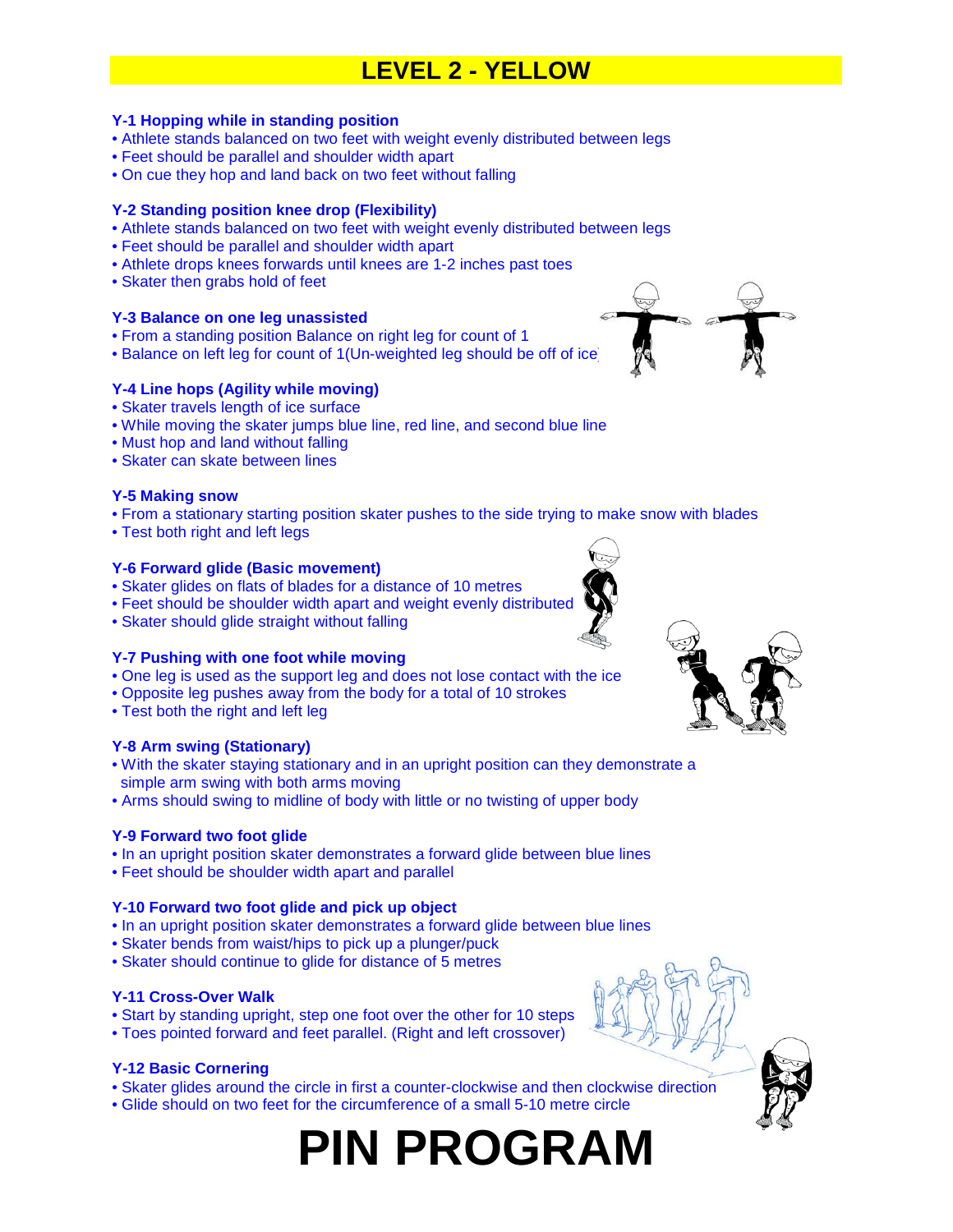# **LEVEL 3- ORANGE**

#### **O-1 Basic Position (Stationary)**

- Feet should be parallel and shoulder width apart, head is up and eyes are looking ahead 3-5 meters
- Shoulders, knees, and toes are vertically aligned. Arms should be relaxed and back rounded (not flat)
- Knees must be positioned over toes, shoulder width apart, and ankles should be straight up and down
- Knees are bent close at 90 degrees and waist is bent at 30-45 Degrees

#### **O-2 Basic Position (Moving)**

• After taking 4-6 pushes the skater demonstrates the same technique as illustrated in #1 above between blue lines without falling

#### **O-3 Basic position with single leg push**

- Starting from Basic Position as described above, skater pushes diagonally with one leg while supporting weight on the other leg
- Skater remains on the same support leg for the distance of the ice (Test both the right and left leg.)
- There should be a complete extension of the pushing leg & glide should be apparent on support leg

#### **O-4 Backwards gliding**

• Skater travels backwards for 10 metres. With a slight knee bend they then glide backwards in a straight line for 5 metres with both feet on the ice and shoulder width apart

#### **O-5 Backwards glide with V- stop**

• Skater demonstrates the ability to do a V-stop by the blue line after skating backwards

#### **O-6 Falling down and getting up while moving**

- While skating the skater drops down to both knees and quickly gets up and continues to skate
- Skater should do three falls and quick recoveries

#### **O-7 Starting position (Understanding commands and basic start position)**

- Can the skater follow the directions of Go to the start, ready, and GO!!
- Skater's starting position can be simplified to a stable crouch position with skates parallel to each other and 45 degrees to starting line
- Slightly more weight should be placed on front leg
- Elbows are bent, head is up, and eyes are forwards
- Skater's body should remain still for a period of 2 seconds between Ready and Go commands

#### **O-8 Herringbone run**

- From a standing position the skater travels down the ice surface
- Between Blue lines they "run" with feet in a herringbone style similar to the first steps of the start
- Skater should lean forward, knees should be forward and legs should reach full extension

#### **O=9 Plunger kick to the side**

- Skater starts in Basic Position next to a plunger
- One leg will be used for support while the other is used to push i.e. kick
- On cue the skater kicks a plunger a distance of 3-5 metres by pushing quickly to the side
- Plunger should be positioned slightly perpendicular to skater's blade

#### **O-10 Two foot quarter turns**

- From Basic Position skater hops 90 degrees in a clockwise direction
- After completing 4 hops clockwise repeat in counter-clockwise direction

#### **O-11 Cornering while pushing with right leg (counter-clockwise) O-12 Cornering while pushing with left leg (clockwise)**

- Skater travels the circumference of a small circle using left/right leg for support push the right/left leg to the side
- Skater must remain in basic position and knees bent.
- On completion of push right/left leg should be fully extended to the side





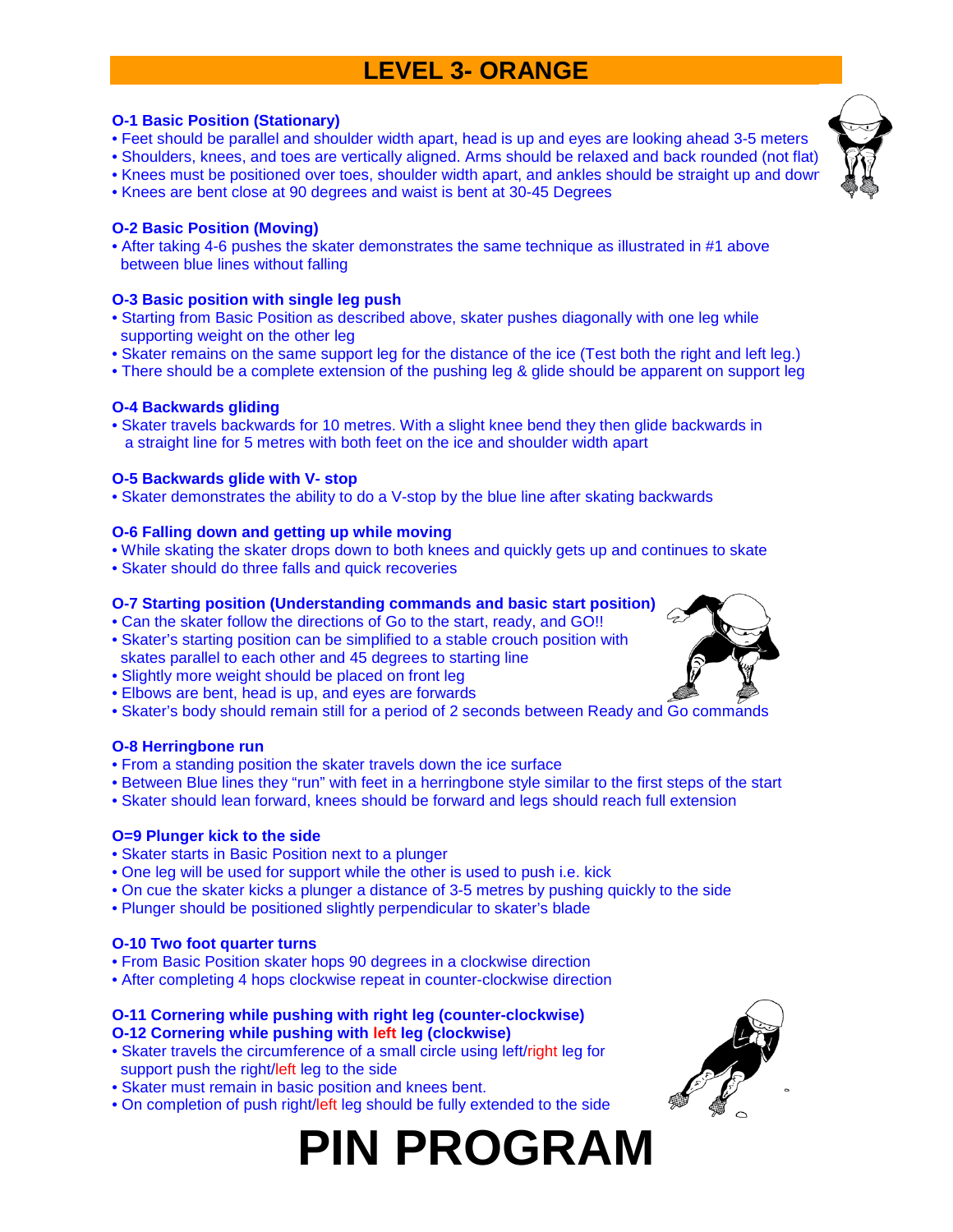### **LEVEL 4 - RED**

#### **R-1 Cross-over (Counter-clockwise – small circle)**

- While skating the circumference of a circle skater demonstrates the ability to cross right leg over left
- Skater must remain in basic position and knees should be bent over toes
- On completion of push right leg should be fully extended

#### **R-2 Partner Push for one lap (counter-clockwise)**

• Skater glides in basic position while partner pushes them for one lap

#### **R-3 Balance on one leg while stationary**

- From a standing position skater lifts right foot for a count of 3 seconds
- From a standing position skater lifts left foot for a count of 3 seconds
- No support is provided to athlete

#### **R-4 Balance on one leg while gliding – upright**

- Glide between blue lines while standing on one foot. Glide must be straight
- Skater should be directed to start in a balanced position on two feet prior to first blue line

#### **R-5 Sculling forwards and backwards**

- Place 6 blocks 1 metre apart
- Between blocks feet are parallel and almost touching. At blocks feet are shoulder width apart
- Perform test both forwards and backwards

#### **R-6 Glide Recovery Position on boards with support**

- Start with skater in Basic Position
- One leg is used for support while the other leg is in the Glide Recovery Position behind body
- Legs should be close together and hips should be relaxed. Skater can use the boards etc for support

#### **R-7 Basic Position one leg extensions (stationary)**

- From a good Basic Position athlete balances on one leg while extending the opposite leg to the side
- Arm of pushing leg should be forward and bent. Arm of support leg should be behind body and extended
- Head should be up and eyes looking 3-5 meters ahead
- Straight line should be apparent from hip-to-midline of knee-to-toe and blade
- Test both right and left leg extensions

#### **R-8 Basic Position one leg extensions (gliding**)

- Same position as above but after a glide in basic position for 5 metres
- Skater should be able to glide in a straight line

#### **R-9 Weight Transfer (stationary)**

- Starting from Basic Position
- Extend one leg to side, then shift weight to opposite leg
- When one leg extends, body weight travels over top of opposite support leg
- Hips move in an even line parallel to ice and feet do not lose contact with ice

#### **R-10 Arm swing (straights)**

- Have the skater demonstrate a relaxed arm swing for 2 laps on straight
- When one arm is travelling forwards to midline in front of body, the other travels behind body and extends fully

#### **R-11 Competitive knowledge – Race basics**

• Quiz skater on the starting order for a race. Where does skater in position #1 start? How many false starts are you allowed? What is a Personal Best?

#### **R-12 Proper skate care**

• Observe skater post practice to ensure that they properly wipe off skates with a rag, dry guards, and/or put them into a blade covering



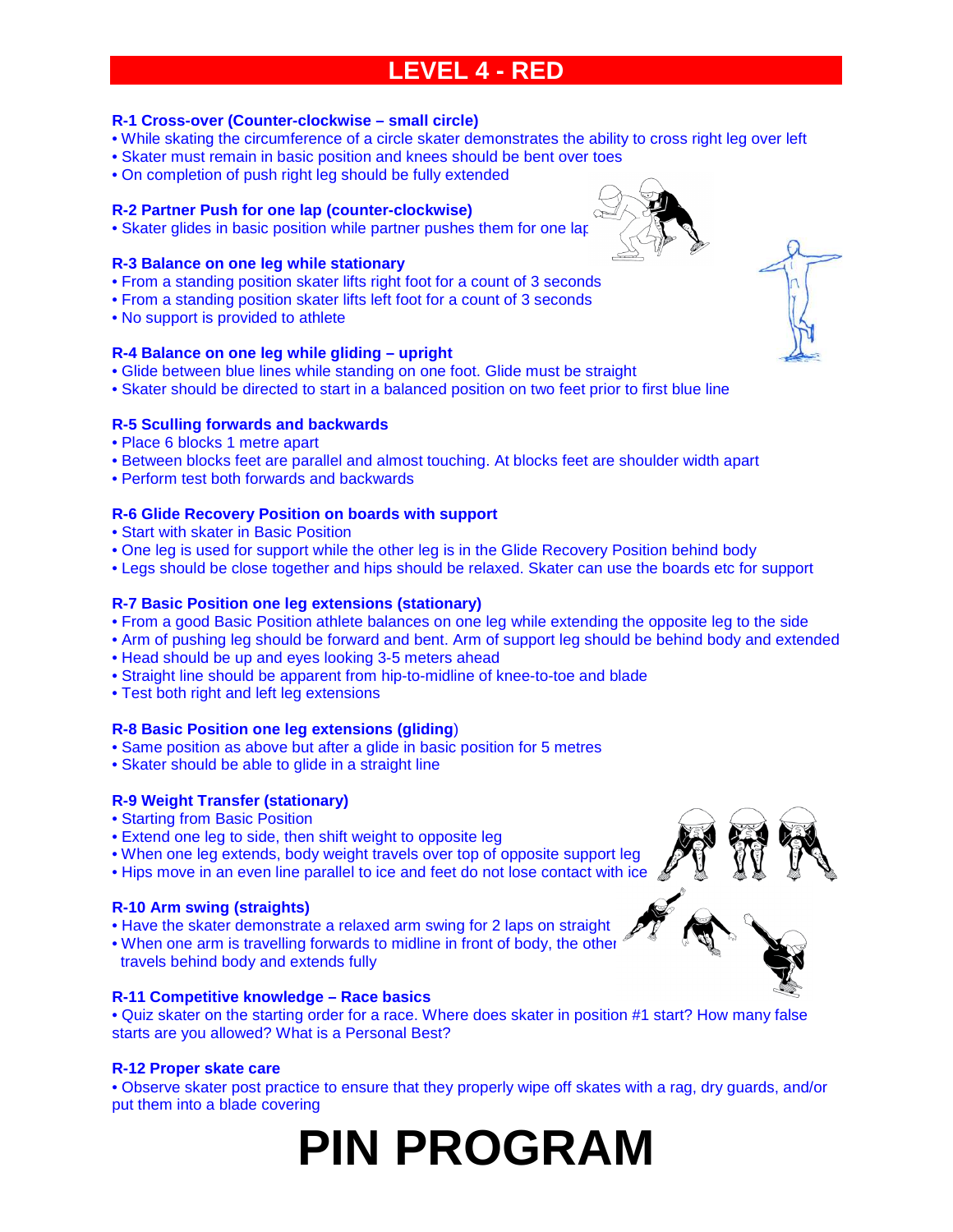## **LEVEL 4 - RED**

• Do they have a rag to wipe their skates?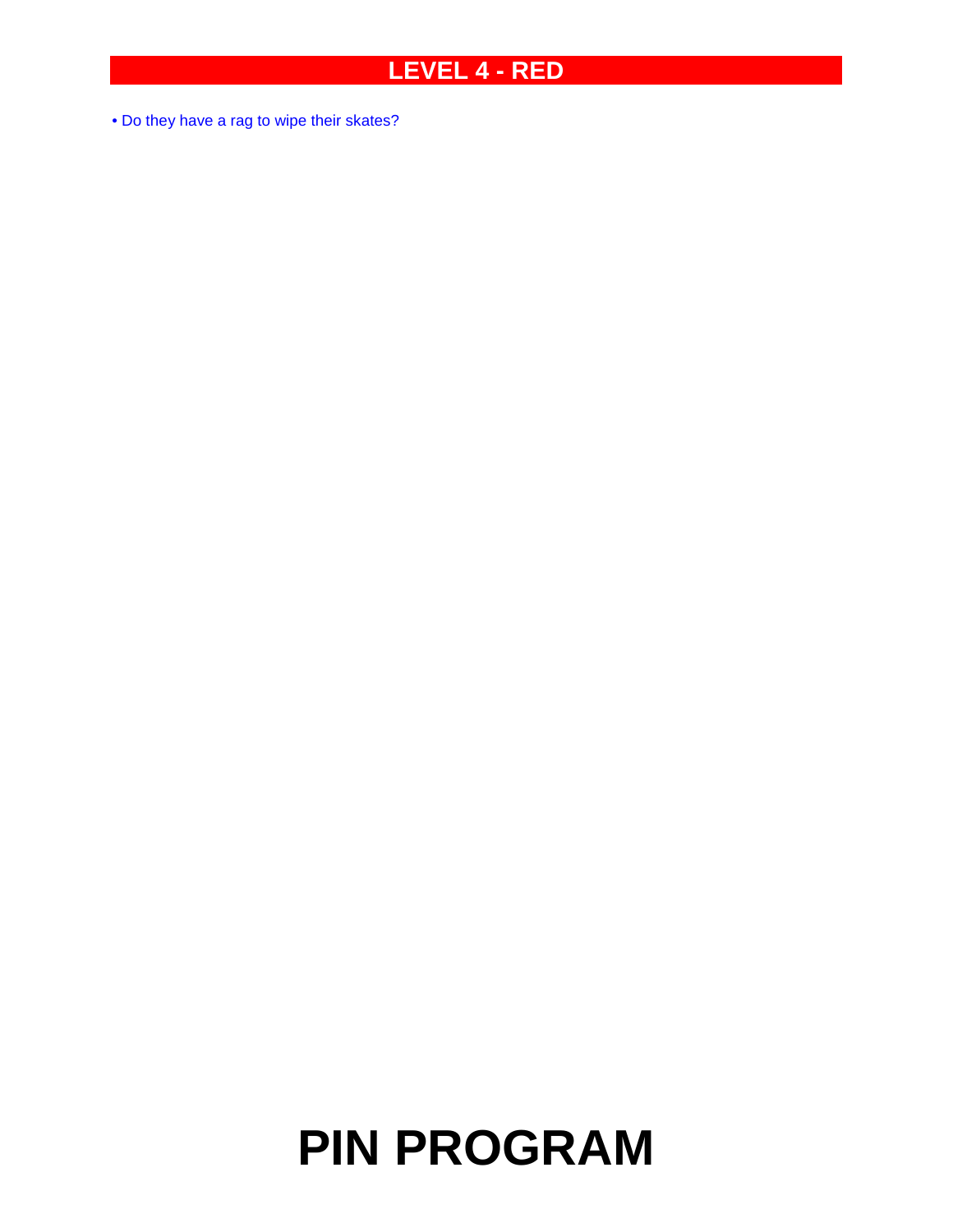### **LEVEL 5 - VIOLET**

#### **V-1 Crossover (counter-clockwise – on skating track)**

- Skating 2 laps, can the skater demonstrate the ability to cross right leg over left at least twice per corner
- Skater must remain in Basic Position and knees should be bent
- On completion of push right leg should be fully extended

#### **V-2 Forward two-foot slalom in Basic Position**

- Place eight (8) blocks one (1) metre apart
- Skaters enter first block in Basic Position and slalom around all 8 blocks
- Skater must keep both feet on ice and knees shoulder width apart
- Both feet must keep contact with the ice

#### **V-3 Balance while gliding on left leg – Basic Position**

#### **V-4 Balance while gliding on right leg – Basic Position**

- Glide between blue lines while being supported on left/right leg (Glide must be straight)
- Skater should be directed to start from a balanced Basic Position on two feet prior to first blue line

#### **V-5 Parallel Stopping (left and right)**

- Skater skates at medium speed between blue lines
- Skater must face in the same direction for both stops
- On one blue line skater stops on right foot and on the second they stop with their left foot
- Stops must be held for 2 seconds

#### **V-6 Quick turns around block**

- Place a block on both blue lines
- Skater moves at medium speed between blue lines
- Skater quickly turns around block on two feet and skates in opposite direction

#### **V-7 Backwards slalom between blocks – standing**

- Place six (6) blocks two (2) metres apart
- Using C Motion skaters navigate through blocks
- No blocks should be hit during test

#### **V-8 Sitting crouched between blue lines (Flexibility)**

• Skating the length of the ice the skater goes from Basic Position to sitting as low as the can (below 90 degrees in crouched position) between the blue lines

• Skaters must keep knees over toes and weight forward to ensure that they do not fall backwards

#### **V-9 Forwards skate to backwards**

• Skating forwards the length of the ice the skater will turn 180 degrees at red line and continue to skate backwards as quick as possible

#### **V-10 Falling down / spinning 360 and getting up**

- Skater travels at medium speed across ice surface
- Skater falls, does a 360 spin on ice and gets up as quick as possible
- Skater should be able to get up within 1-2 seconds and quickly go back to skating

#### **V-11 Relay knowledge – getting pushed (timing)**

- Quiz skater on a 4 person relay. When and where should they come out for a relay push?
- Recommend before 7th block for this age
- Who pushes whom? Have them show you a relay• Have them show you a relay with 3 other skaters

#### **V-12 Relay Push**

- In partners skaters demonstrate a relay push
- Ensure skater is pushing with both hands and fully extending arms at end of push
- Skater being pushed should be balanced evenly on both feet
- Skater pushing must push in direction of travel and not upwards or downwards

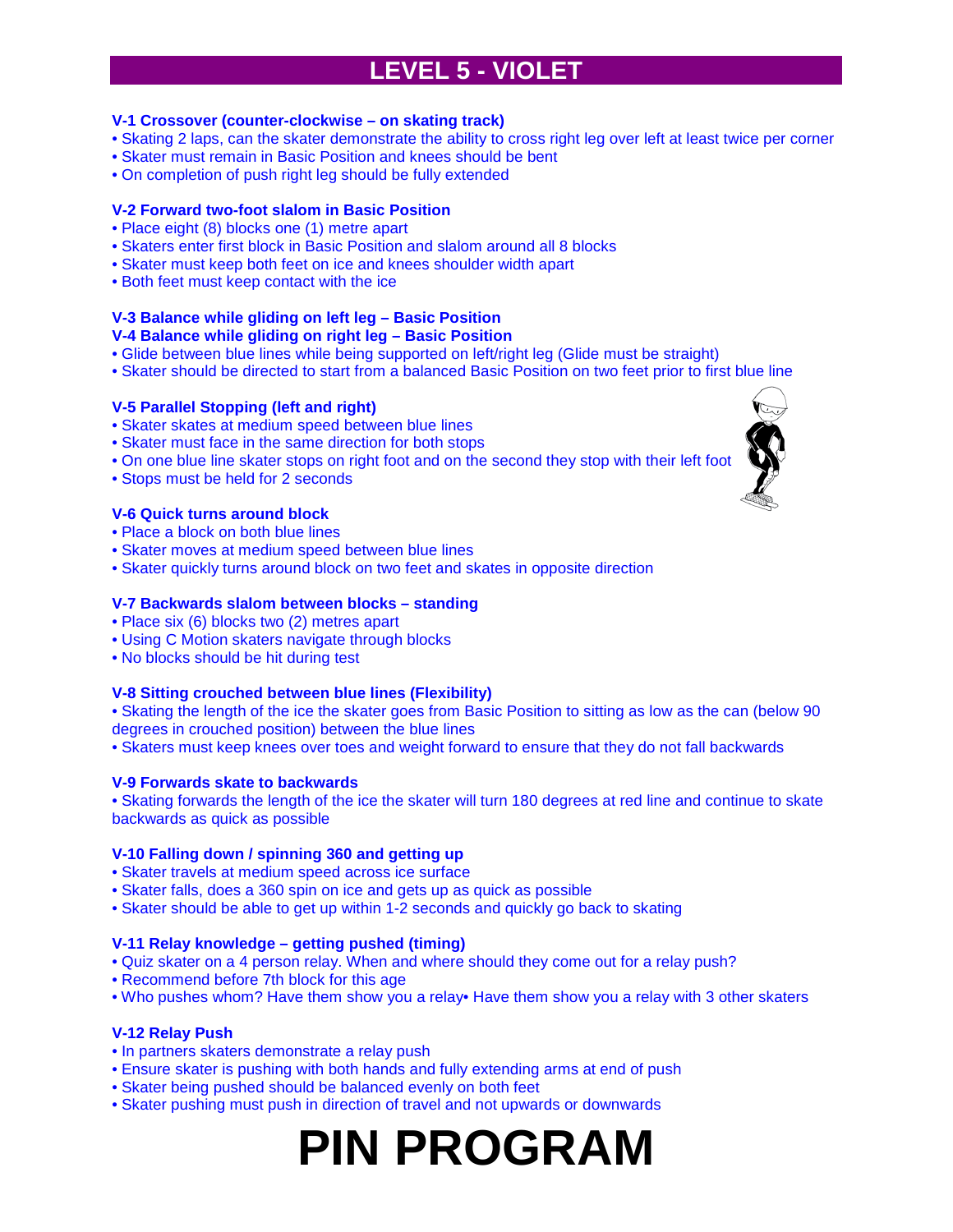### **LEVEL 6 - BLUE**

#### **B-1 Weight shift while moving (two feet on ice)**

- Skater travels the length of the ice
- Test begins in Basic Position with the right leg extended and body weight supported on left leg
- On cue the skater shifts weight from left leg to right leg and extends left leg
- Repeat movement six times

### **B-2 Glide Recovery Position while gliding (Basic Position) – right leg**

- **B-3 Glide recovery position while gliding (Basic Position) left leg**
- Skater travels the length of the ice
- At the first blue line skater positions left/right leg behind in Glide Recovery Position while right leg is used for support

#### **B-4 Backwards glide on corner (two feet)**

- Skater builds speed on straight backwards
- While entering the first block of corner the skater glides on two fee
- Glide is in Basic Position and continues until final block in corner  $\sqrt{10}$
- No pushing or skating is permitted

#### **B-5 Lifted left leg extension**

#### **B-6 Lifted right leg extension**

- Glide in Basic Position for 5 meters on both skates
- Extend left/right leg to side by 1<sup>st</sup> blue line and lift extended left/right leg between red and  $2<sup>nd</sup>$  blue line
- Body weight must be on right/left support leg and glide should be apparent

#### **B-7 Arm swing on corners and straights**

- While skating 3 laps skater demonstrates the difference between the arm swing on straights vs. corners
- On corner left arm swing should be reduced and left elbow should be bent  $\oint$
- On straight arms should swing to midline of body
- When one arm is traveling forwards to midline in front of body, the other travels behind body and

extends fully. Arm swing should match desired tempo of movement and the degree of leg extension

#### **B-8 Backwards slalom – in Basic Position**

• At medium speed while backwards the skater slalom on two feet around 6 pylons placed 1 metre apart

#### **B-9 Jumping (while stationary)**

• From Basic Position skater demonstrates the ability to jump 180 degrees to land in opposite direction

#### **B-10 Passing (basic elements)**

- Partnered with 2 other skaters, skater demonstrates basic understanding of passing
- Elements that should be demonstrated are: and increase in speed prior to passing attempt,
- alternating track pattern to set up the pass, and the successful completion of the pass
- Passing can be performed at medium speed

#### **B-11 Competitive stop**

- Skater demonstrates the ability to stop in such a way as to not dull the edge of their blades
- Alternating pressure on left and right blades until they come to a full stop
- No sound should come from the blades during motion

#### **B-12 Competitive knowledge – Four-person relay – Basic Elements**

- Coverage basic elements of who covers who (even/even, odd/odd)
- Have the skater demonstrate proper coverage and timing of push
- At this level push should be complete by first blue line



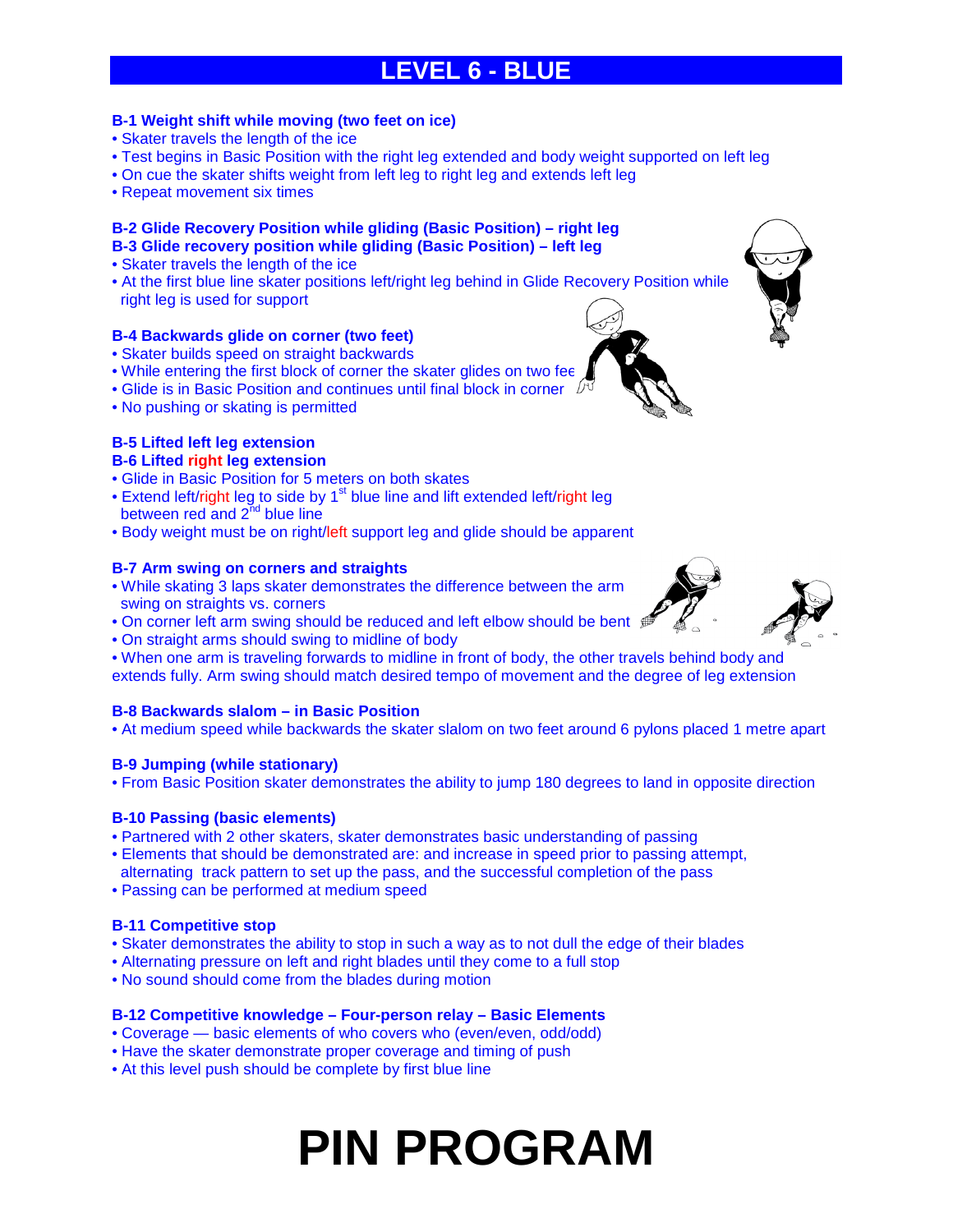### **LEVEL 7 - GREEN**

#### **G-1 Weight Transfer while gliding**

- Skater travels the length of the ice
- Skater demonstrates weight transfer by shifting body weight between right and left leg. When one leg is used for balance the opposite leg is extended to the side for a total of two seconds.
- Skates do not lose contact with ice.

#### **G-2 Glide Recovery Position around corner (counter-clockwise) – left leg**

**G-3 Glide Recovery Position around corner (counter-clockwise) – right leg** 

• Skater approaches corner at medium speed in Basic Position. At blue line right/left leg is lifted off the ice while weight is being supported on left/right leg

• Skater travels in this gliding position until reaching final corner block

#### **G-4 Cornering with right leg extended (counter-clockwise)**

- Skater approaches corner at medium speed in Basic Position. At the blue line the skater supports weight on left leg while extending right leg to the side
- Both feet keep contact with the ice surface
- When weight is supported fully on left skate, right skate is held off the ice

#### **G-5 Cornering with left leg extended (counter-clockwise)**

- Skater approaches corner at medium speed in basic position and takes one crossover
- Weight is supported on right leg while extending left leg
- When weight is supported fully on right skate, left skate is held off the ice



#### **G-6 Cross-over Weave**

- Demonstrate a forwards cross-over weave alternating left over right
- and right over left while gliding the length of the ice
- Swing the left leg over while the right leg pivots.

#### **G-7 One foot jumps on straights**

• While traveling the length of the ice jump over the blue-red-blue lines by hopping and landing on the same skate without falling

- Glide should be apparent between jumps and opposite leg is held off ice
- Complete on both the right and left leg

#### **G-8 Backwards glide on straight (right leg)**

#### **G-9 Backwards glide on straight (left leg)**

- Skater builds speed on straight
- Skater glides backwards in straight line between blue lines while supported on right/left leg

#### **G-10 Jumping (while moving)**

• Skater travels at medium speed to middle red line skating forwards, completes 180 degree jump from two feet at the red line and skates backwards the remaining length of the ice

#### **G-11 Power vs. Frequency accelerations**

- Skater demonstrates 2 straight-away accelerations at top speed
- First straight will be power acceleration. Full extension, pressure into the ice, and strong arm swings should be evident
- Second straight will be frequency acceleration. Quicker turn over, stronger thrusting motion, and faster limb movement should be evident
- A difference of tempo should be noticeable

#### **G-12 Tempo Changes with Partner – Straightaway pass**

• Skating with a partner the skater demonstrates the ability to change tempo on the straight and in the process overtake opposing skater by first block

• Pass should be complete by corner without infraction